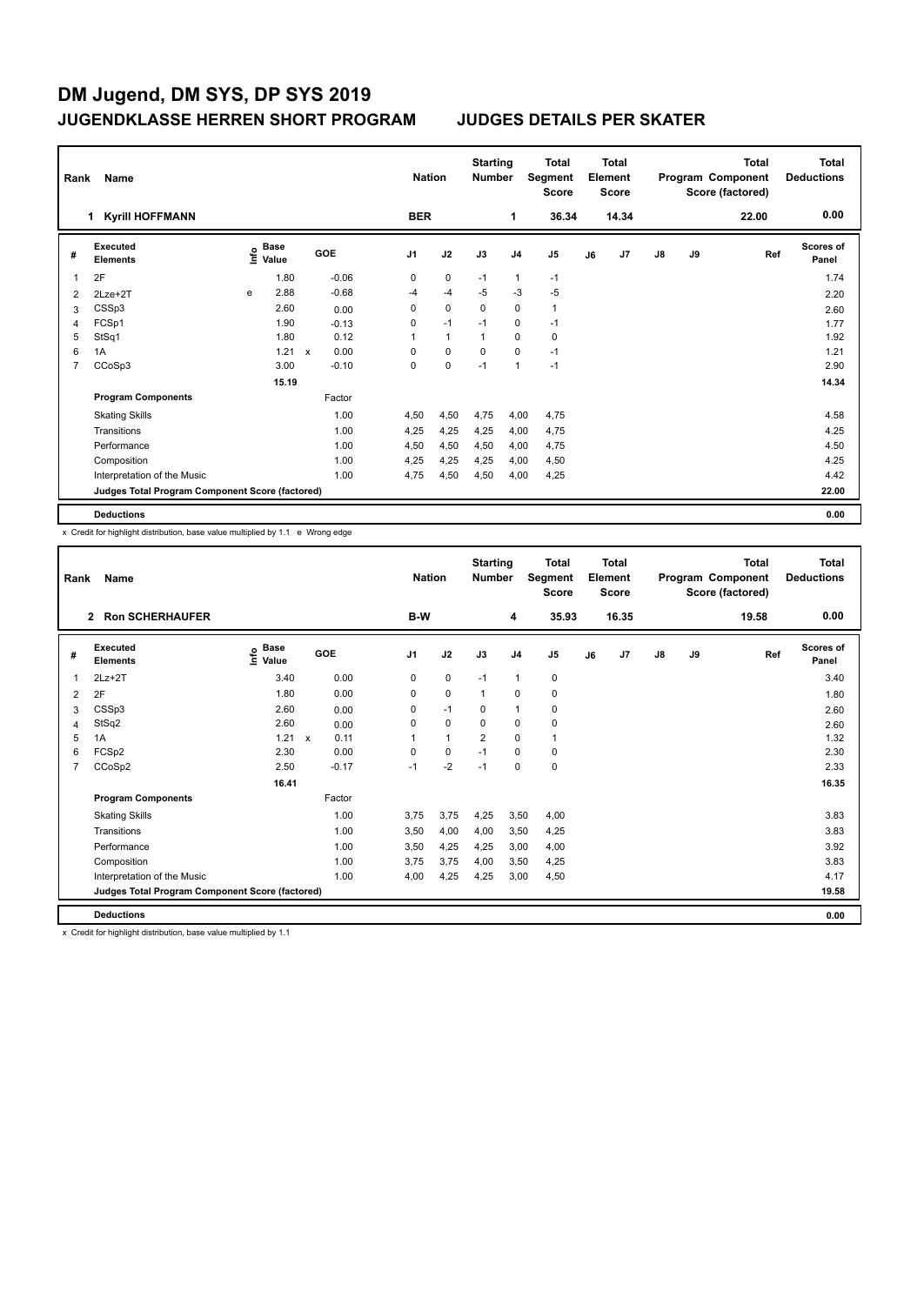| Rank | Name                                            |   | <b>Nation</b>                    |            |                | <b>Starting</b><br><b>Number</b> | <b>Total</b><br>Segment<br><b>Score</b> | <b>Total</b><br>Element<br><b>Score</b> |           |    |       | <b>Total</b><br>Program Component<br>Score (factored) | Total<br><b>Deductions</b> |       |                           |
|------|-------------------------------------------------|---|----------------------------------|------------|----------------|----------------------------------|-----------------------------------------|-----------------------------------------|-----------|----|-------|-------------------------------------------------------|----------------------------|-------|---------------------------|
|      | <b>Nikita REMESHEVSKIY</b><br>3                 |   |                                  |            | <b>BAY</b>     |                                  |                                         | 7                                       | 35.79     |    | 14.53 |                                                       |                            | 21.26 | 0.00                      |
| #    | <b>Executed</b><br><b>Elements</b>              |   | <b>Base</b><br>e Base<br>⊆ Value | <b>GOE</b> | J <sub>1</sub> | J2                               | J3                                      | J <sub>4</sub>                          | J5        | J6 | J7    | $\mathsf{J}8$                                         | J9                         | Ref   | <b>Scores of</b><br>Panel |
| 1    | $2Lz+2T$                                        |   | 3.40                             | 0.07       | 1              | $\mathbf 0$                      | $\overline{1}$                          | $\mathbf 0$                             | $-1$      |    |       |                                                       |                            |       | 3.47                      |
| 2    | 1A                                              |   | 1.10                             | 0.04       | 0              | $\mathbf{1}$                     | 1                                       | $\mathbf 0$                             | $\pmb{0}$ |    |       |                                                       |                            |       | 1.14                      |
| 3    | FCSp2                                           |   | 2.30                             | $-0.23$    | $-1$           | 0                                | $-1$                                    | $-2$                                    | $-1$      |    |       |                                                       |                            |       | 2.07                      |
| 4    | 2Fe <sub>5</sub>                                | e | 1.08                             | $-0.39$    | $-3$           | $-4$                             | $-4$                                    | $-3$                                    | $-5$      |    |       |                                                       |                            |       | 0.69                      |
| 5    | CSSp2                                           |   | 2.30                             | 0.00       | 0              | $\mathbf 0$                      | 1                                       | $\mathbf 0$                             | $\pmb{0}$ |    |       |                                                       |                            |       | 2.30                      |
| 6    | StSq1                                           |   | 1.80                             | 0.06       | 0              | $\mathbf{1}$                     |                                         | 0                                       | 0         |    |       |                                                       |                            |       | 1.86                      |
| 7    | CCoSp3                                          |   | 3.00                             | 0.00       | 1              | $\mathbf 0$                      | $\mathbf 0$                             | $\mathbf 0$                             | $\pmb{0}$ |    |       |                                                       |                            |       | 3.00                      |
|      |                                                 |   | 14.98                            |            |                |                                  |                                         |                                         |           |    |       |                                                       |                            |       | 14.53                     |
|      | <b>Program Components</b>                       |   |                                  | Factor     |                |                                  |                                         |                                         |           |    |       |                                                       |                            |       |                           |
|      | <b>Skating Skills</b>                           |   |                                  | 1.00       | 4,50           | 4,50                             | 4,75                                    | 3.75                                    | 4,25      |    |       |                                                       |                            |       | 4.42                      |
|      | Transitions                                     |   |                                  | 1.00       | 4,00           | 4,50                             | 4,50                                    | 3,75                                    | 4,00      |    |       |                                                       |                            |       | 4.17                      |
|      | Performance                                     |   |                                  | 1.00       | 4,50           | 4,25                             | 4,50                                    | 3,00                                    | 3,75      |    |       |                                                       |                            |       | 4.17                      |
|      | Composition                                     |   |                                  | 1.00       | 4,50           | 4,50                             | 4,75                                    | 3,50                                    | 4,00      |    |       |                                                       |                            |       | 4.33                      |
|      | Interpretation of the Music                     |   |                                  | 1.00       | 4,25           | 4,25                             | 4,75                                    | 3,00                                    | 4,00      |    |       |                                                       |                            |       | 4.17                      |
|      | Judges Total Program Component Score (factored) |   |                                  |            |                |                                  |                                         |                                         |           |    |       |                                                       |                            |       | 21.26                     |
|      | <b>Deductions</b>                               |   |                                  |            |                |                                  |                                         |                                         |           |    |       |                                                       |                            |       | 0.00                      |

< Under-rotated jump e Wrong edge

| Rank           | Name                                            |                                           | <b>Nation</b> |         |      | <b>Total</b><br>Segment<br><b>Score</b> | <b>Total</b><br>Element<br><b>Score</b> |                |                |    | <b>Total</b><br>Program Component<br>Score (factored) | <b>Total</b><br><b>Deductions</b> |    |       |                           |
|----------------|-------------------------------------------------|-------------------------------------------|---------------|---------|------|-----------------------------------------|-----------------------------------------|----------------|----------------|----|-------------------------------------------------------|-----------------------------------|----|-------|---------------------------|
|                | 4 Hans-Alfons VOGEL                             |                                           |               |         | SAS  |                                         |                                         | $\mathbf{2}$   | 35.73          |    | 14.15                                                 |                                   |    | 21.58 | 0.00                      |
| #              | <b>Executed</b><br><b>Elements</b>              | $\frac{e}{E}$ Base<br>$\frac{e}{E}$ Value | GOE           |         | J1   | J2                                      | J3                                      | J <sub>4</sub> | J <sub>5</sub> | J6 | J <sub>7</sub>                                        | $\mathsf{J}8$                     | J9 | Ref   | <b>Scores of</b><br>Panel |
| 1              | 1A                                              | 1.10                                      |               | 0.18    | 1    | $\overline{2}$                          | 1                                       | $\overline{2}$ | 2              |    |                                                       |                                   |    |       | 1.28                      |
| 2              | $2Lz+2T$                                        | 3.40                                      |               | 0.07    | 1    | 0                                       | $-1$                                    | $\mathbf{1}$   | 0              |    |                                                       |                                   |    |       | 3.47                      |
| 3              | CCoSp3                                          | 3.00                                      |               | 0.20    | 0    | $\mathbf 0$                             | 1                                       | $\mathbf{1}$   | 1              |    |                                                       |                                   |    |       | 3.20                      |
| 4              | 2F                                              | 1.98                                      | $\mathsf{x}$  | $-0.06$ | $-1$ | 0                                       | $-1$                                    | $\mathbf{1}$   | 0              |    |                                                       |                                   |    |       | 1.92                      |
| 5              | CSSp2                                           | 2.30                                      |               | 0.00    | 1    | $-1$                                    | $\Omega$                                | $\mathbf 0$    | 0              |    |                                                       |                                   |    |       | 2.30                      |
| 6              | FCSp                                            | 0.00                                      |               | 0.00    |      |                                         |                                         |                |                |    |                                                       |                                   |    |       | 0.00                      |
| $\overline{7}$ | StSq1                                           | 1.80                                      |               | 0.18    | 1    | $\overline{1}$                          | 1                                       | $\overline{1}$ | 0              |    |                                                       |                                   |    |       | 1.98                      |
|                |                                                 | 13.58                                     |               |         |      |                                         |                                         |                |                |    |                                                       |                                   |    |       | 14.15                     |
|                | <b>Program Components</b>                       |                                           |               | Factor  |      |                                         |                                         |                |                |    |                                                       |                                   |    |       |                           |
|                | <b>Skating Skills</b>                           |                                           |               | 1.00    | 4,25 | 3,50                                    | 4,50                                    | 4,50           | 4,00           |    |                                                       |                                   |    |       | 4.25                      |
|                | Transitions                                     |                                           |               | 1.00    | 4,25 | 4,50                                    | 4,50                                    | 4,50           | 4,75           |    |                                                       |                                   |    |       | 4.50                      |
|                | Performance                                     |                                           |               | 1.00    | 4,50 | 4,25                                    | 4,75                                    | 4,00           | 3,75           |    |                                                       |                                   |    |       | 4.25                      |
|                | Composition                                     |                                           |               | 1.00    | 4,50 | 4,25                                    | 4,25                                    | 4,50           | 4,25           |    |                                                       |                                   |    |       | 4.33                      |
|                | Interpretation of the Music                     |                                           |               | 1.00    | 4.25 | 4,50                                    | 4,50                                    | 4.00           | 3,25           |    |                                                       |                                   |    |       | 4.25                      |
|                | Judges Total Program Component Score (factored) |                                           |               |         |      |                                         |                                         |                |                |    |                                                       |                                   |    |       | 21.58                     |
|                | <b>Deductions</b>                               |                                           |               |         |      |                                         |                                         |                |                |    |                                                       |                                   |    |       | 0.00                      |

x Credit for highlight distribution, base value multiplied by 1.1 ! Not clear edge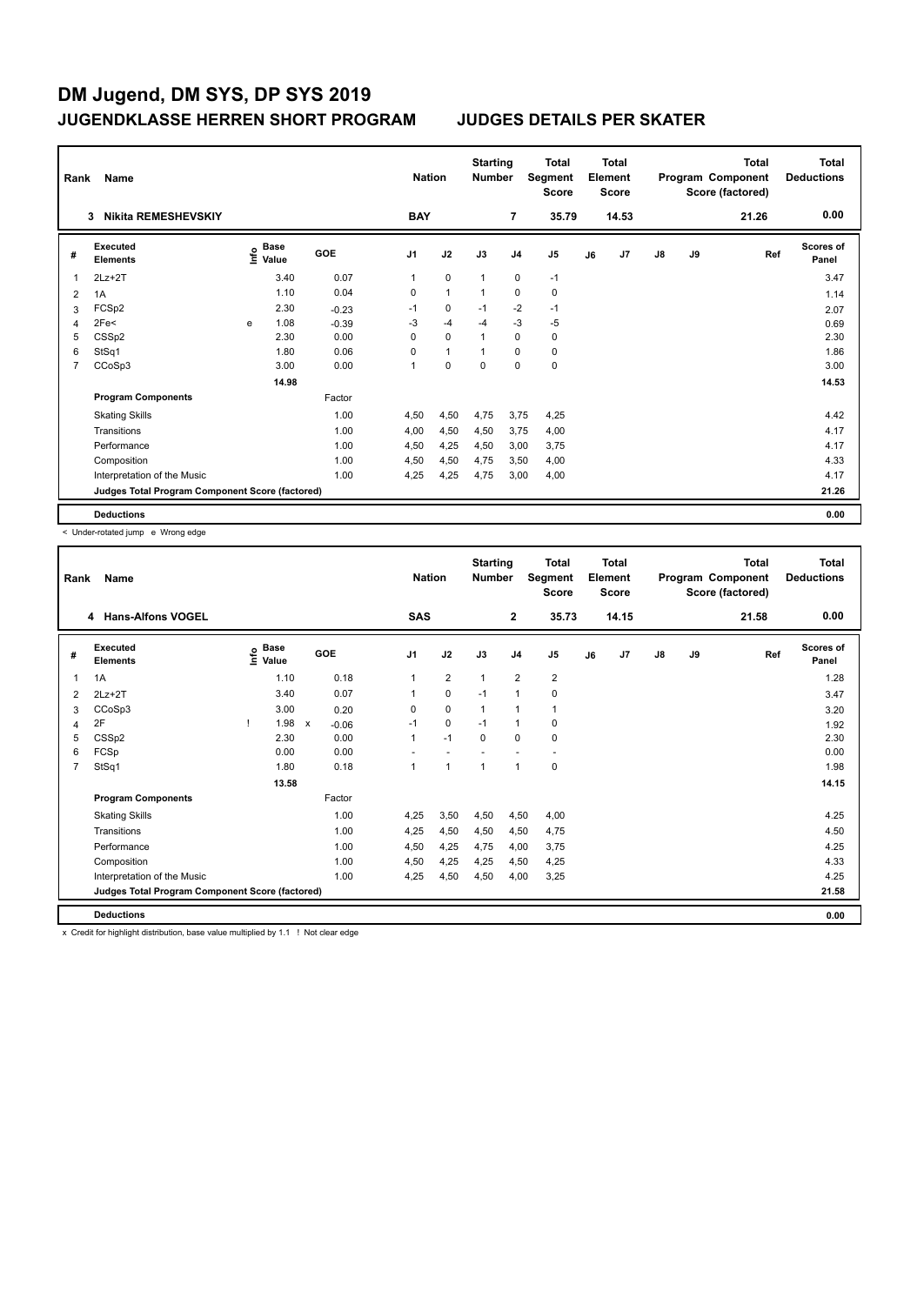| Rank           | Name                                            |                           | <b>Nation</b> |            |                | <b>Total</b><br>Segment<br><b>Score</b> | Total<br>Element<br><b>Score</b> |                |                |    | Total<br>Program Component<br>Score (factored) | <b>Total</b><br><b>Deductions</b> |    |     |                    |
|----------------|-------------------------------------------------|---------------------------|---------------|------------|----------------|-----------------------------------------|----------------------------------|----------------|----------------|----|------------------------------------------------|-----------------------------------|----|-----|--------------------|
|                | <b>Valentin SCHELLENBERGER</b><br>5.            |                           | B-W           |            | 3              | 33.67                                   | 13.59                            |                |                |    | 20.08                                          | 0.00                              |    |     |                    |
| #              | <b>Executed</b><br><b>Elements</b>              | Base<br>e Base<br>⊆ Value |               | <b>GOE</b> | J <sub>1</sub> | J2                                      | J3                               | J <sub>4</sub> | J <sub>5</sub> | J6 | J7                                             | $\mathsf{J}8$                     | J9 | Ref | Scores of<br>Panel |
| 1              | 2F                                              | 1.80                      |               | 0.30       | 1              | $\overline{2}$                          | $\mathbf{1}$                     | $\overline{2}$ | $\overline{2}$ |    |                                                |                                   |    |     | 2.10               |
| 2              | $2Lz+2T$                                        | 3.40                      |               | $-0.42$    | $-1$           | $-3$                                    | $-2$                             | $-1$           | $-3$           |    |                                                |                                   |    |     | 2.98               |
| 3              | CCoSp2                                          | 2.50                      |               | 0.08       | 0              | $\mathbf 0$                             | 1                                | $\mathbf 0$    | $\mathbf{1}$   |    |                                                |                                   |    |     | 2.58               |
| 4              | StSq1                                           | 1.80                      |               | 0.06       | 0              | $\mathbf 0$                             | 1                                | $\overline{1}$ | $\mathbf 0$    |    |                                                |                                   |    |     | 1.86               |
| 5              | 1A                                              | 1.21                      | $\mathsf{x}$  | 0.00       | 0              | $\mathbf 0$                             | $\mathbf 0$                      | $\mathbf 0$    | $\pmb{0}$      |    |                                                |                                   |    |     | 1.21               |
| 6              | CSSp3                                           | 2.60                      |               | 0.26       | 1              | $\Omega$                                | $\mathbf{1}$                     | $\overline{1}$ | $\mathbf{1}$   |    |                                                |                                   |    |     | 2.86               |
| $\overline{7}$ | FCSp                                            | 0.00                      |               | 0.00       |                |                                         |                                  |                |                |    |                                                |                                   |    |     | 0.00               |
|                |                                                 | 13.31                     |               |            |                |                                         |                                  |                |                |    |                                                |                                   |    |     | 13.59              |
|                | <b>Program Components</b>                       |                           |               | Factor     |                |                                         |                                  |                |                |    |                                                |                                   |    |     |                    |
|                | <b>Skating Skills</b>                           |                           |               | 1.00       | 4.00           | 4,00                                    | 4,50                             | 4,00           | 3,75           |    |                                                |                                   |    |     | 4.00               |
|                | Transitions                                     |                           |               | 1.00       | 4,25           | 4,00                                    | 4,00                             | 4,00           | 3,50           |    |                                                |                                   |    |     | 4.00               |
|                | Performance                                     |                           |               | 1.00       | 4,00           | 3,75                                    | 4,25                             | 4,00           | 4,25           |    |                                                |                                   |    |     | 4.08               |
|                | Composition                                     |                           |               | 1.00       | 4,00           | 4,00                                    | 4,50                             | 4,00           | 4,00           |    |                                                |                                   |    |     | 4.00               |
|                | Interpretation of the Music                     |                           |               | 1.00       | 4,25           | 3,75                                    | 4,50                             | 4,00           | 3,50           |    |                                                |                                   |    |     | 4.00               |
|                | Judges Total Program Component Score (factored) |                           |               |            |                |                                         |                                  |                |                |    |                                                |                                   |    |     | 20.08              |
|                | <b>Deductions</b>                               |                           |               |            |                |                                         |                                  |                |                |    |                                                |                                   |    |     | 0.00               |

x Credit for highlight distribution, base value multiplied by 1.1

| Rank | Name                                            |    |                                  |  |         |                |      | <b>Nation</b>  |              |                | <b>Total</b><br>Segment<br><b>Score</b> | Total<br>Element<br><b>Score</b> |                |               |    | Total<br>Program Component<br>Score (factored) | <b>Total</b><br><b>Deductions</b> |
|------|-------------------------------------------------|----|----------------------------------|--|---------|----------------|------|----------------|--------------|----------------|-----------------------------------------|----------------------------------|----------------|---------------|----|------------------------------------------------|-----------------------------------|
|      | <b>Robin RÜCKER</b><br>6                        |    |                                  |  |         | $R-P$          |      |                |              | 6              | 33.53                                   |                                  | 13.95          |               |    | 19.58                                          | 0.00                              |
| #    | <b>Executed</b><br><b>Elements</b>              |    | <b>Base</b><br>o Base<br>⊆ Value |  | GOE     | J <sub>1</sub> | J2   |                | J3           | J <sub>4</sub> | J5                                      | J6                               | J <sub>7</sub> | $\mathsf{J}8$ | J9 | Ref                                            | <b>Scores of</b><br>Panel         |
| 1    | CSSp2                                           |    | 2.30                             |  | 0.38    | 1              |      | $\overline{2}$ | $\mathbf{1}$ | $\overline{2}$ | $\overline{2}$                          |                                  |                |               |    |                                                | 2.68                              |
| 2    | 2F<<                                            | << | 0.50                             |  | $-0.22$ | $-4$           |      | $-4$           | $-4$         | $-5$           | $-5$                                    |                                  |                |               |    |                                                | 0.28                              |
| 3    | FCSp2                                           |    | 2.30                             |  | 0.00    | 0              |      | 0              | 0            | 0              | 1                                       |                                  |                |               |    |                                                | 2.30                              |
| 4    | $2Lz+2T$                                        |    | 3.40                             |  | $-0.70$ | $-3$           |      | $-3$           | $-4$         | $-2$           | $-4$                                    |                                  |                |               |    |                                                | 2.70                              |
| 5    | StSq3                                           |    | 3.30                             |  | 0.00    | $\Omega$       |      | $\Omega$       | $\Omega$     | $\mathbf 0$    | $-1$                                    |                                  |                |               |    |                                                | 3.30                              |
| 6    | 1A                                              |    | 1.21 x                           |  | 0.04    | $\Omega$       |      | 1              | $\Omega$     | $\mathbf{1}$   | 0                                       |                                  |                |               |    |                                                | 1.25                              |
| 7    | CCoSp2V                                         |    | 1.88                             |  | $-0.44$ | $-2$           | $-1$ |                | $-3$         | $-2$           | $-4$                                    |                                  |                |               |    |                                                | 1.44                              |
|      |                                                 |    | 14.89                            |  |         |                |      |                |              |                |                                         |                                  |                |               |    |                                                | 13.95                             |
|      | <b>Program Components</b>                       |    |                                  |  | Factor  |                |      |                |              |                |                                         |                                  |                |               |    |                                                |                                   |
|      | <b>Skating Skills</b>                           |    |                                  |  | 1.00    | 4.00           |      | 4,25           | 4,50         | 4,00           | 3.75                                    |                                  |                |               |    |                                                | 4.08                              |
|      | Transitions                                     |    |                                  |  | 1.00    | 3,75           |      | 4,50           | 4,00         | 3,75           | 3,75                                    |                                  |                |               |    |                                                | 3.83                              |
|      | Performance                                     |    |                                  |  | 1.00    | 3.75           |      | 4,25           | 4,25         | 3,50           | 3,75                                    |                                  |                |               |    |                                                | 3.92                              |
|      | Composition                                     |    |                                  |  | 1.00    | 4,00           |      | 4,25           | 4,25         | 3,50           | 3,75                                    |                                  |                |               |    |                                                | 4.00                              |
|      | Interpretation of the Music                     |    |                                  |  | 1.00    | 3,75           |      | 4,25           | 4,00         | 3,50           | 3,25                                    |                                  |                |               |    |                                                | 3.75                              |
|      | Judges Total Program Component Score (factored) |    |                                  |  |         |                |      |                |              |                |                                         |                                  |                |               |    |                                                | 19.58                             |
|      | <b>Deductions</b>                               |    |                                  |  |         |                |      |                |              |                |                                         |                                  |                |               |    |                                                | 0.00                              |

<< Downgraded jump x Credit for highlight distribution, base value multiplied by 1.1